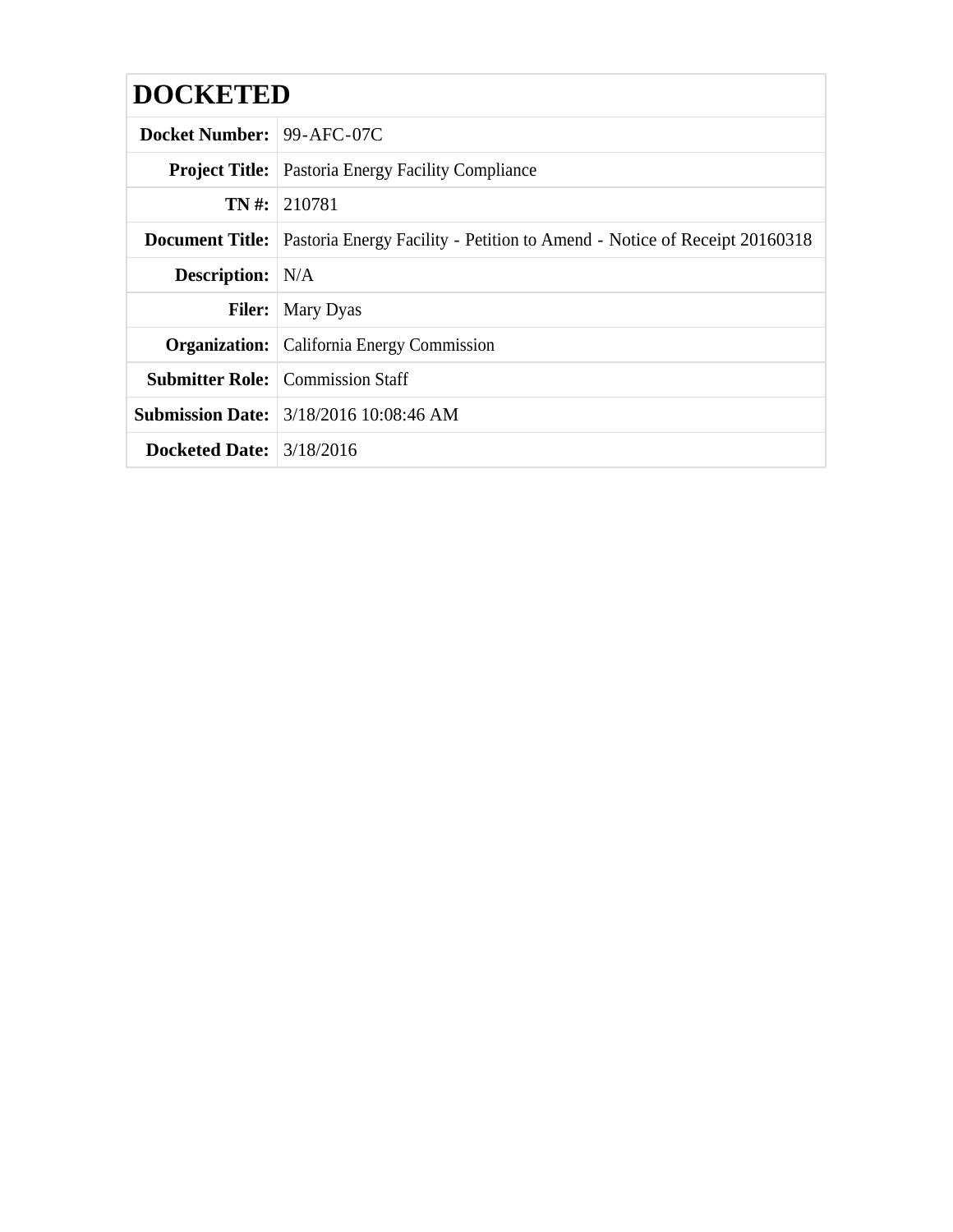CALIFORNIA ENERGY COMMISSION 1516 NINTH STREET SACRAMENTO, CA 95814-5512 www.energy.ca.gov



## **NOTICE OF RECEIPT PETITION TO AMEND THE CALIFORNIA ENERGY COMMISSION DECISION FOR THE PASTORIA ENERGY FACILITY (99-AFC-7C)**

On March 1, 2016, Pastoria Energy, LLC, filed a Petition to Amend (PTA) with the California Energy Commission (Energy Commission) requesting to modify the Final Decision for the Pastoria Energy Facility (PEF), as amended. The combined-cycle, natural gas-fired, 750-megawatt facility consists of two nominal 168 megawatt (MW) combustion turbines (CT), two heat recovery steam generators (HRSGs), one 185 MW steam turbine (2-by-1 configuration); and one nominal 168 MW CT, one HRSG, and one 90 MW steam turbine (1-by-1 configuration).

The PEF was certified by the Energy Commission in December 2000, and began commercial operation in January 2003. The facility is located approximately 30 miles south of the City of Bakersfield**,** in Kern County.

#### **DESCRIPTION OF PROPOSED MODIFICATION**

This PTA requests authorization to make the following modifications to the project:

- Installation of two new natural gas-fired auxiliary boilers to provide steam to the HRSGs and other systems to improve operating performance;
- Amendment of the Energy Commission Decision and air permit operating conditions to allow for simultaneous startup of the three existing General Electric (GE) 7FA gas turbines; and
- Alteration of the combustion turbine using Advanced Gas Path technology and installing GE's latest gas turbine control system software to improve thermal efficiency of the second power block (Unit 4).

The project owner is also proposing other technological changes that do not impact air quality and do not require changes to any condition of certification.

The purpose of these modifications is to improve operating performance and efficiency of the project, maintaining the current environmental and safety standards.

The San Joaquin Valley Air Pollution Control District (District) is expected to adopt permit conditions limiting emissions and fuel use from the auxiliary boilers and requiring compliance with specific monitoring, recordkeeping and reporting requirements. These will be added as new air quality conditions of certification.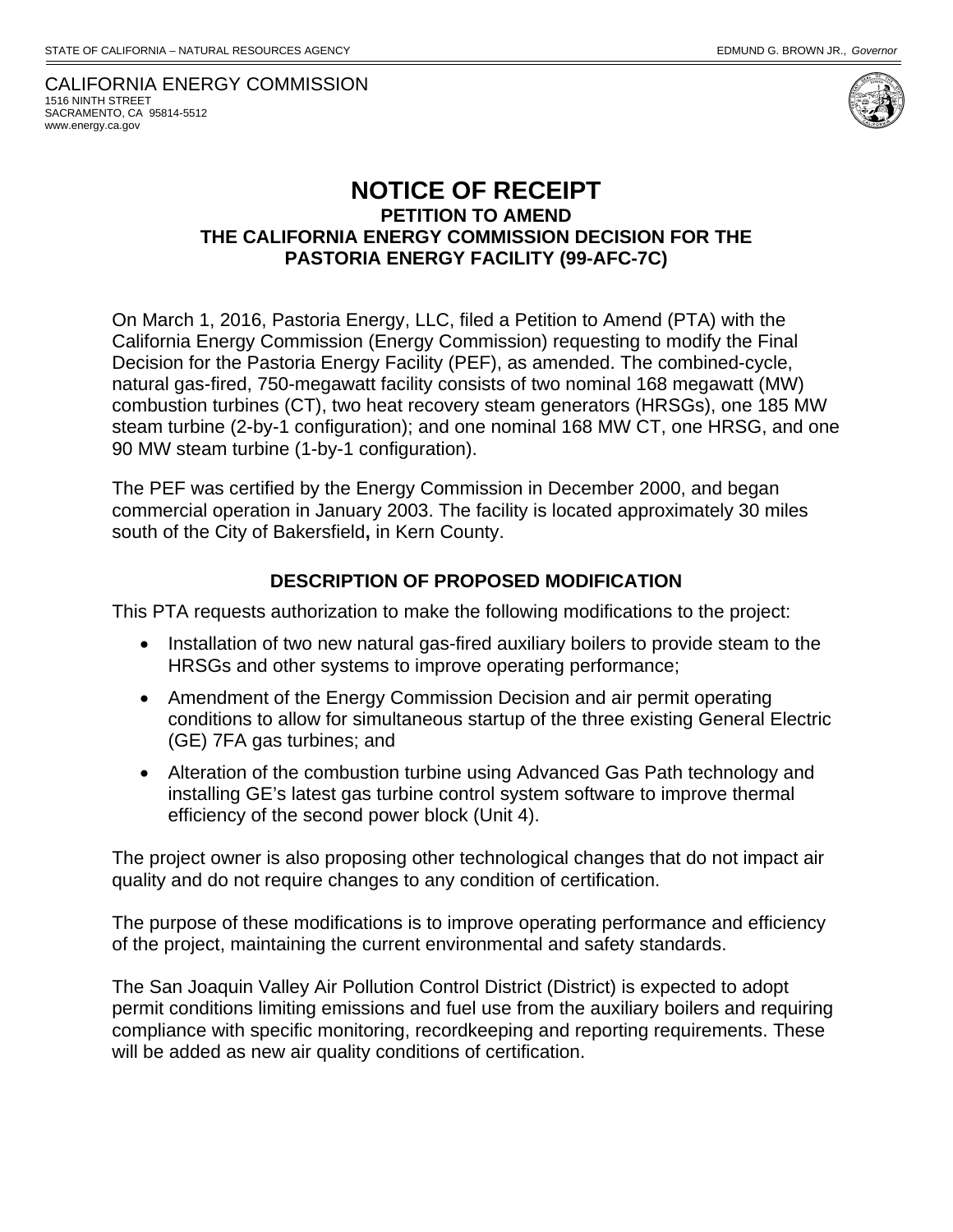Pastoria Energy Center Notice of Receipt Page 2

### **ENERGY COMMISSION AMENDMENT REVIEW PROCEDURES**

Energy Commission staff is currently reviewing the PTA. The purpose of the Energy Commission's review process is to assess the impacts of this proposal on environmental quality and on public health and safety. The review process includes an evaluation of the consistency of the proposed changes with the Energy Commission's Decision and a determination on whether the facility, as modified, would remain in compliance with applicable laws, ordinances, regulations and standards (20 Cal. Code of Regs., § 1769). After the staff has completed its independent review and analysis of this PTA, it will publish its assessment for public review and comment.

The Energy Commission's webpage for this facility,

http://www.energy.ca.gov/sitingcases/pastoria/, has a link to the amendment petition on the right side of the webpage in the box labeled "Compliance Proceeding." Click on the "Documents for this Proceeding (Docket Log)" option.

This Notice of Receipt has been mailed to the Energy Commission's facility mail list of interested parties and property owners adjacent to the facility site. It has also been emailed to the facility listserv. The listserv is an automated Energy Commission e-mail system by which information about this facility is e-mailed to parties who have subscribed. To subscribe, go to the Energy Commission's webpage for this facility, cited above, scroll down the right side of the project's webpage to the box labeled "Subscribe," and provide the requested contact information.

Any person may comment on the PTA. To use the Energy Commission's electronic commenting feature, go to the Energy Commission's webpage for this facility, cited above, click on the "Submit e-Comment" link, and follow the instructions in the on-line form. Be sure to include the facility name in your comments. Once submitted, the Energy Commission Dockets Unit reviews and approves your comments, and you will receive an e‐mail with a link to them.

Written comments may also be mailed or hand-delivered to:

California Energy Commission Dockets Unit, MS-4 Docket No. 99-AFC-7C 1516 Ninth Street Sacramento, CA 95814-5512

All comments and materials filed with and approved by the Dockets Unit will be added to the facility Docket Log and become publicly accessible on the Energy Commission's webpage for the facility.

If you have questions about this notice, please contact Mary Dyas, Compliance Project Manager, at (916) 651-8891, or by fax to (916) 654-3882, or via e-mail at mary.dyas@energy.ca.gov.